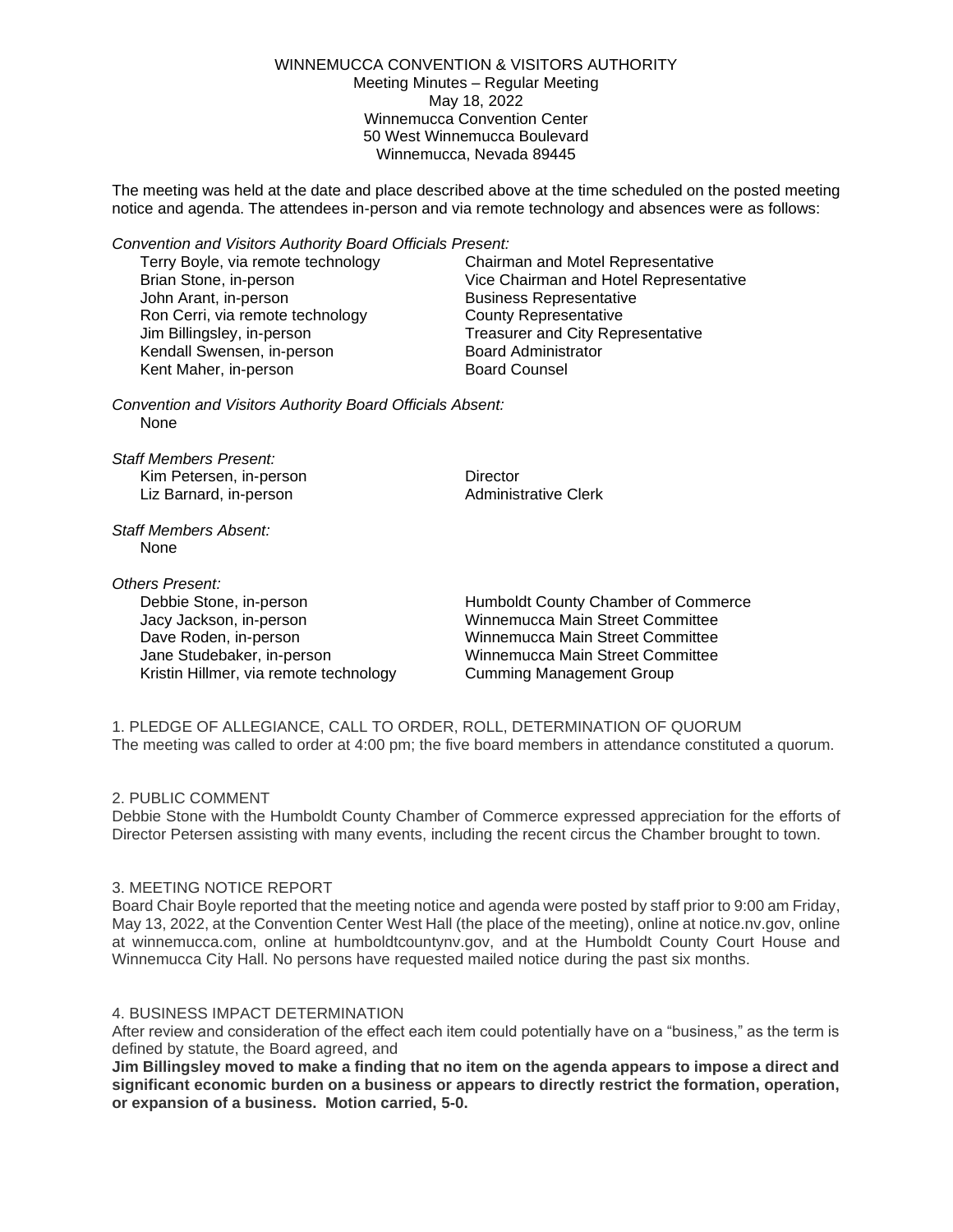## 5. CLAIMS REVIEW & ACTION

The following claims were submitted in list form to the board members with the meeting notice and agenda, with the opportunity to review and obtain further information before or at the meeting:

| <b>BANK ACCOUNT</b> | <b>CHECK NUMBERS</b> | <b>AMOUNT</b> |
|---------------------|----------------------|---------------|
| Nevada State Bank   | 26021 - 26089        | \$253,969.18  |

#### **John Arant moved to approve all claims submitted for May 18, 2022. Motion carried, 5-0.**

#### 6. CONSENT AGENDA

6.1. WCVA Meeting Minutes WCVA Meeting Minutes April 20, 2022

6.2. Accommodation Tax 9-month refund requests as follows: Button (\$435.00), Garth (\$1,038.12), Rector (\$435.00), Levasseur (\$906.60), Levasseur, M. (\$916.95), Mercer (\$437.64), Hadley (\$482.13), Baker (\$462.85)

## **John Arant moved to approve the consent agenda. Motion carried, 5-0.**

#### 7. GENERAL BUSINESS

7.1. Proposals to adjust the current fiscal year (FY2022) budget prior to the end of the fiscal year, including budget augments and funds transfers

## **No action taken.**

7.2. Public Hearing - WCVA FY2023 Tentative Budget and proposals to adjust the Tentative **Budget** 

# **No public comment received.**

7.3. Proposals to approve the WCVA FY2023 Tentative Budget, as adjusted if any adjustments are made, as the WCVA FY2023 Final Budget, and adopt the 5-Year Capital Improvement Plan and Debt Report, and authorize submittal of the budget, plan and report to the State. Board Administrator Swensen reported there have been no changes made to the tentative budget. **John Arant moved to approve final budget as presented with no changes from the tentative budget. Motion carried, 5-0.**

7.4. Jacy Jackson, Main Street Committee, Chili Cook-Off, request for a cooperative funding grant in the sum of \$3,500, July 2022

Jacy Jackson, Dave Roden, and Jane Studebaker, Winnemucca Main Street Committee members, explained the committee is requesting funding for the first annual Main Street beer walk and chili cook-off, tentatively scheduled for July 9. They plan to have live music and street vendors. There will be fees for vendors, participants, and entries in the chili cook-off. Jackson estimated the costs at \$2,700 and is confident the event will generate a profit.

#### **Jim Billingsley moved to approve the request for cooperative funding as a \$1,350 grant with the balance of \$1,350 as underwriting. Motion carried 5-0.**

7.5. Jacy Jackson, Main Street Committee, request for a cooperative funding grant in the sum of \$10,000 for a proposed Director position

Jacy Jackson, Dave Roden, and Jane Studebaker, Winnemucca Main Street Committee members, reported the Main Street Committee is considering hiring a part-time director to start in January 2023. The City of Winnemucca set aside \$10,000 in next year's budget for this position. The committee plans to make a similar request to the county. Brian Stone questioned if this will be a recurring commitment. Jackson answered yes, ideally it will be a recurring request. Board Counsel Maher reminded the board of their statutory purposes to draw and promote tourism and recreation. Ron Cerri expressed concern about putting money towards employee costs, as opposed to something directly tied to tourism. Brian Stone asked if the planned salary included taxes and worker's compensation amounts. The board questioned if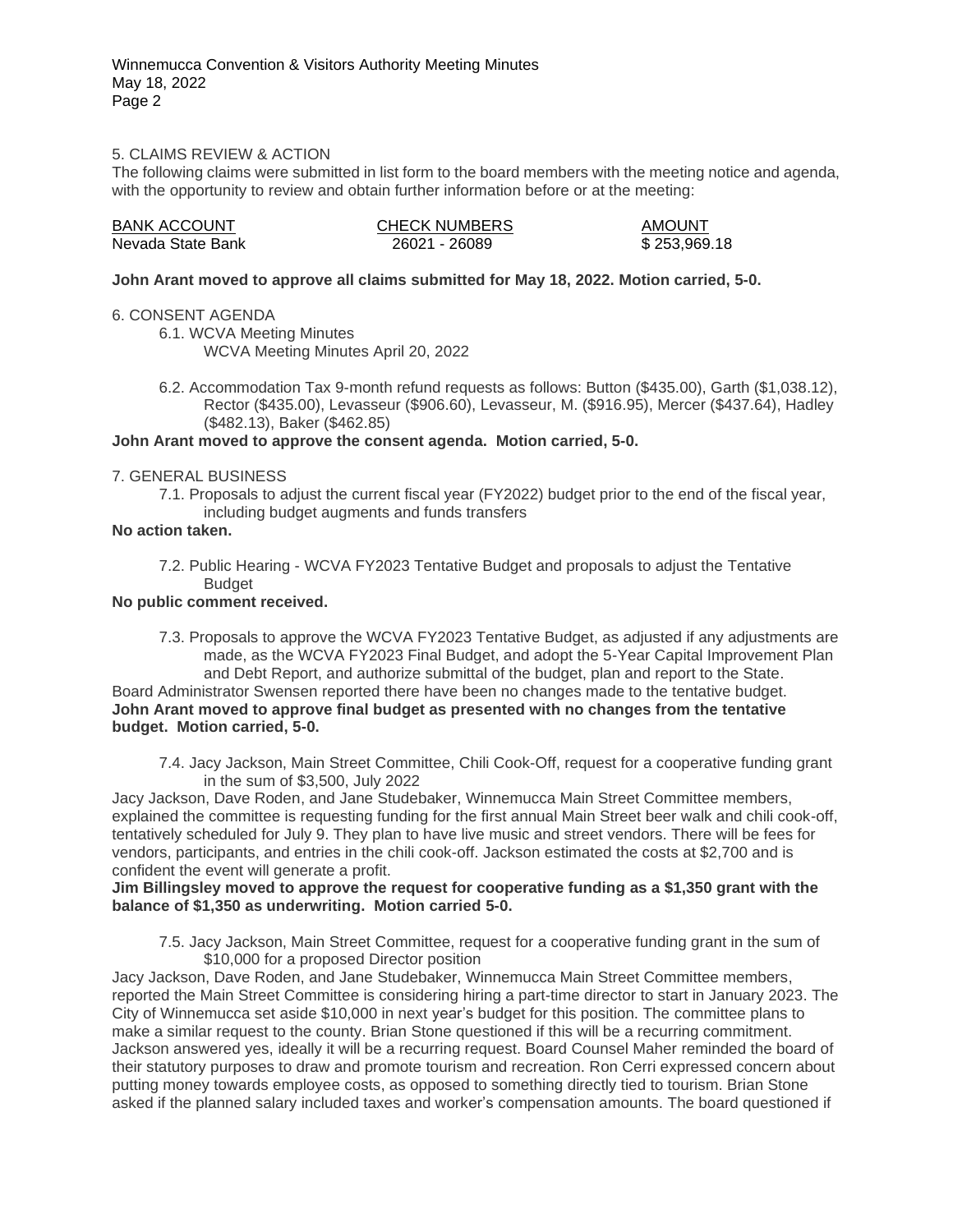there are other fundraising activities the Main Street Committee will be undertaking to offset the cost of the proposed position. The board noted that the bulk of the wish list projects will primarily benefit downtown businesses and questioned if the committee has approached any downtown businesses about a membership or similar program to raise funds; the committee members said they have not. Several board members commented they would be more comfortable making a funding decision if there was a better plan on how long-term funding for the position will be accomplished. **No action taken.**

7.6. Request for approval of professional services proposal from Cumming Management Group to provide a cost estimate for the proposed Event Center west side addition in the amount of \$7,000

Kristen Hillmer, Cumming Management Group representative-via remote technology, explained the proposal is similar to the cost estimate being prepared for the East Hall exterior renovation project. Board Counsel Maher noted the dollar amount listed on the agenda was a typo, it should have read \$7,500, not \$7,000.

**Jim Billingsley moved to proceed with authorizing expenditure of up to \$7,500 to obtain an estimate of cost for the project. Motion carried 5-0.**

## 8. DIRECTOR'S REPORT

Director Petersen asked Cumming Management Group representative Kristin Hillmer to explain the recently received cost estimates submitted by Cumming for the East Hall exterior renovation project. Hillmer noted there are several optional additions that will increase the project estimated costs. Both Director Petersen and Vice-Chair Stone remarked that the estimate for an LED sign seemed very low. Hillmer commented that there will be additional costs: to have an architect draw up a plan (approximately \$56,000); to have Cumming do the pre-design phase services (\$50,000-80,000); and, for Cumming to manage the project (\$100,000-150,000).

Petersen reported: 1) that Michelle Hammond-Allen will be leaving the position as WCVA Marketing & Sales Coordinator to be the Economic Development Officer for the county; and, 2) the Fairfield Inn (on E. Winnemucca Blvd.) is nearing completion and is looking at a soft opening for mid-June. The company representatives were invited to attend the June meeting.

9. COUNSEL REPORT No report.

10. BOARD ADMINISTRATOR FINANCIAL REPORTS

10.1. Financial Reports

Reports were available in the board packet for review.

Board Administrator Swensen reported that the budget is complete and approved, and copies will be submitted to the state, county and city. The WCVA investment portfolio is down approximately \$80,000. The overall room tax revenue is up by about 25% over last year.

## 11. OTHER REPORTS

Ron Cerri reported he has been invited to the grand opening of the Fallon Events Complex.

12. PUBLIC COMMENT No public comment.

## 13. ADJOURNMENT

**John Arant moved to adjourn the meeting at 5:10 p.m. Motion carried, 5-0.**